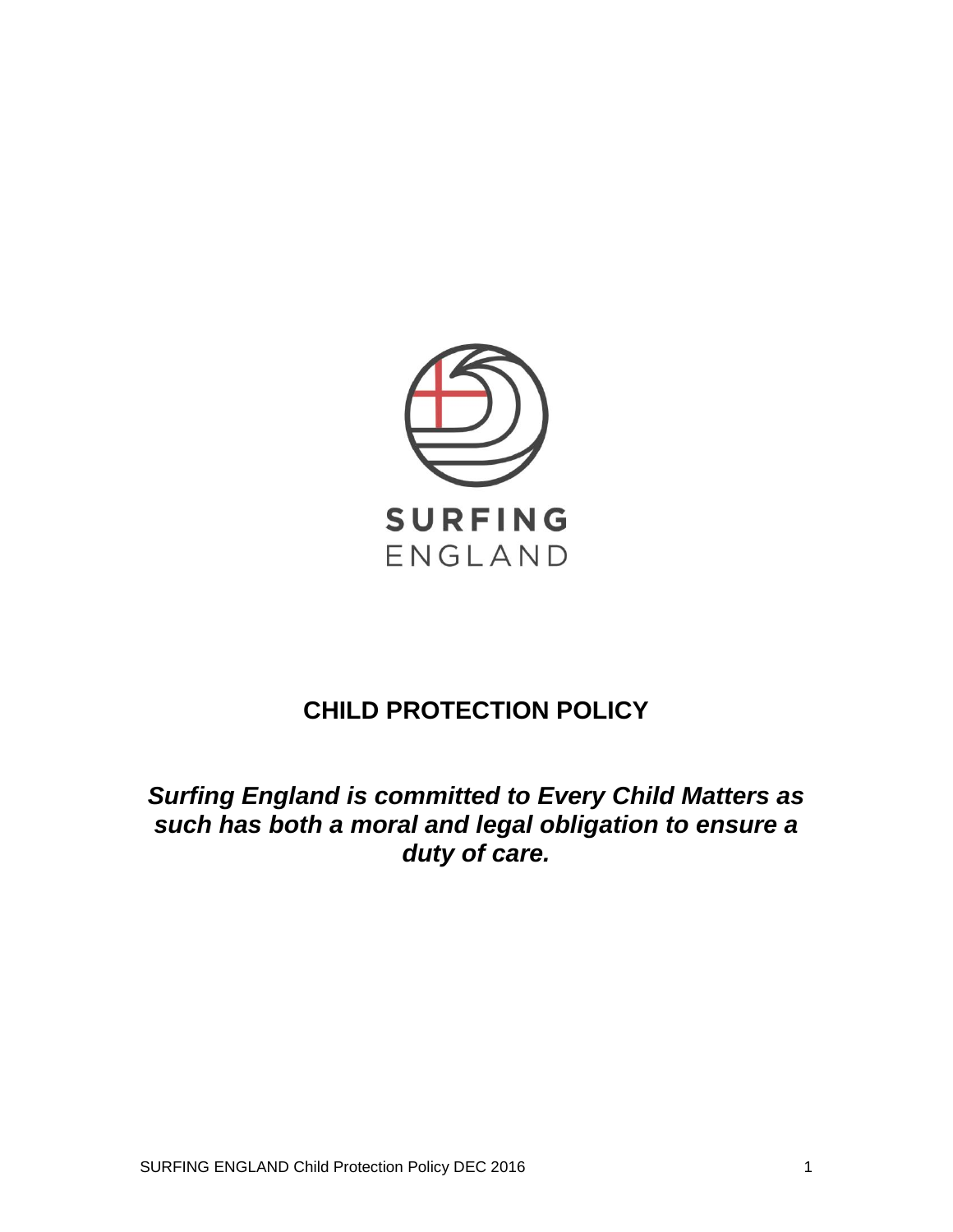### **Child Protection Policy**

### **Introduction**

This guidance relates to all staff, and volunteers, and Directors acting for and on behalf the Surfing England.

Surfing England is not an investigative or intervention agency for child protection. However, because some staff are in regular contact with children and young people they are in a position to observe outward signs of abuse and can and should alert others when such signs are observed.

All children deserve the opportunity to achieve their full potential. All children have the right to be protected, to have the opportunity to participate in and enjoy any activity, and to be treated with dignity and respect.

There is a considerable body of legislation, government guidance and standards designed to ensure that children are protected from harm (These include 'The Children Act 1989', 'The Children Act 2004' 'Every Child Matters' and the 'Working Together to Safeguard Children 2006' document by H M Gov).

**Surfing England is committed to working with other agencies to ensure the safety and well being of its young people. We are committed to dealing with young people and their details within the relevant legislation pertaining to data. We will however share information when appropriate to ensure the safety of our young people. In most cases, but not all, this will be with the knowledge and consent of our young people**

### **Child Protection Policy**

The **Child Protection Policy** is designed to help safeguard children and young people from potential abuse as well as protect Surfing England, its staff, Directors and volunteers from potential false allegations of abuse.

We recognise that:

- The term children or young people is used to refer to anyone under the age of 18 years
- The term parent is used as a generic term to represent parents, carers and guardians.
- The term staff, Directors and volunteers is used to refer to employees, volunteers and anyone working on behalf of and/or representing Surfing England.

All children and young people, irrespective of their age, class, religion, culture, disability, gender, ethnicity or sexual preference have the right to protection from abuse and/or neglect.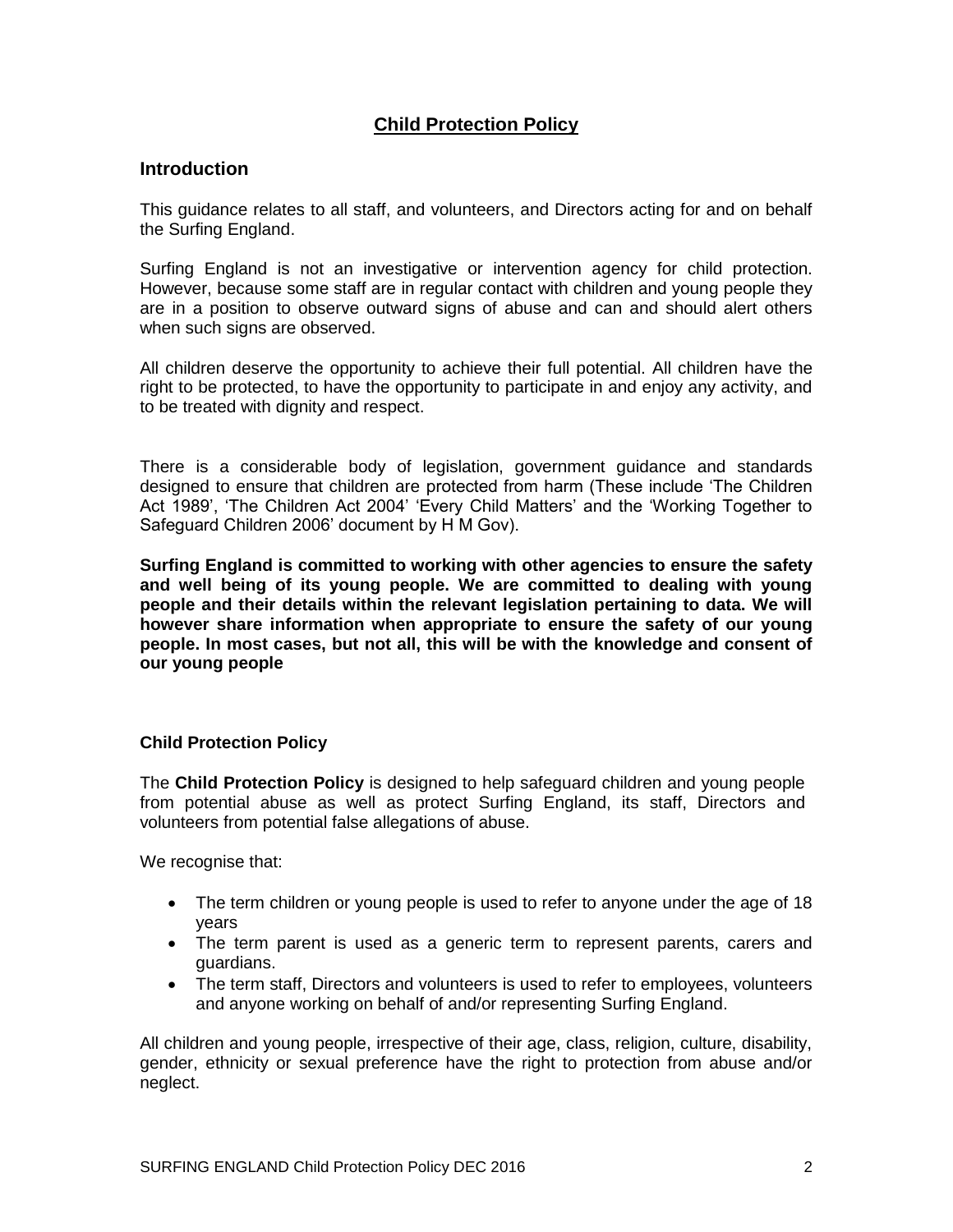### **What is Abuse and Neglect?**

Abuse and neglect, as defined in 'Working Together to Safeguard Children', are forms of maltreatment of a child. Somebody may abuse or neglect a child by inflicting harm, or by failing to act to prevent harm. Children may be abused in a family, in an institutional or community setting, by those known to them, or more rarely, by a stranger. They may be abused by an adult or adults, another child or children. Please note that no specific reference is made to the term "bullying" due to the belief that bullying is in fact covered by one or more of the four Forms of Abuse referred to below.

**The Main Forms of Abuse** It is generally accepted that there are four main forms of abuse. The following definitions are based on those from Working Together to Safeguard Children

### **Physical Abuse:**

Physical abuse may involve hitting, shaking, throwing, poisoning, burning or scalding, drowning, suffocating or otherwise causing physical harm to a child or young person are examples of physical abuse. Physical harm is also caused when a parent or carer fabricates the symptoms of, or deliberately induces illness in a child or young person.

### **Emotional Abuse:**

Emotional abuse is the persistent emotional ill treatment of a child or young person such as to cause severe and persistent adverse effects on the child's emotional development. It may involve conveying to children that they are worthless or unloved, inadequate or valued only insofar as they meet the needs of another person. It may feature age or developmentally inappropriate expectations being imposed on children. These may include interactions that are beyond the child's developmental capability, as well as overprotection and limitation of exploration and learning, or preventing the child participating in normal social interaction. It may involve seeing or hearing the illtreatment of another. It may involve serious bullying, causing children frequently to feel frightened or in danger, or the exploitation or corruption of children. Some level of emotional abuse is involved in all types of maltreatment of a child, though it may occur alone.

### **Sexual Abuse:**

Sexual abuse involves forcing or enticing a child or young person to take part in sexual activities, including prostitution, whether or not the child or young person is aware of*, or consents to,* what is happening. They may involve physical contact, including penetrative (e.g. rape, buggery or oral sex) or non-penetrative acts. They may include non-contact activities, such as involving children in looking at, or in the production of, sexual online images, watching sexual activities, or encouraging children to behave in sexually inappropriate ways.

### **Neglect**:

Neglect is the persistent failure to meet a child's basic physical and/or psychological needs, likely to result in the serious impairment of the child's health or development.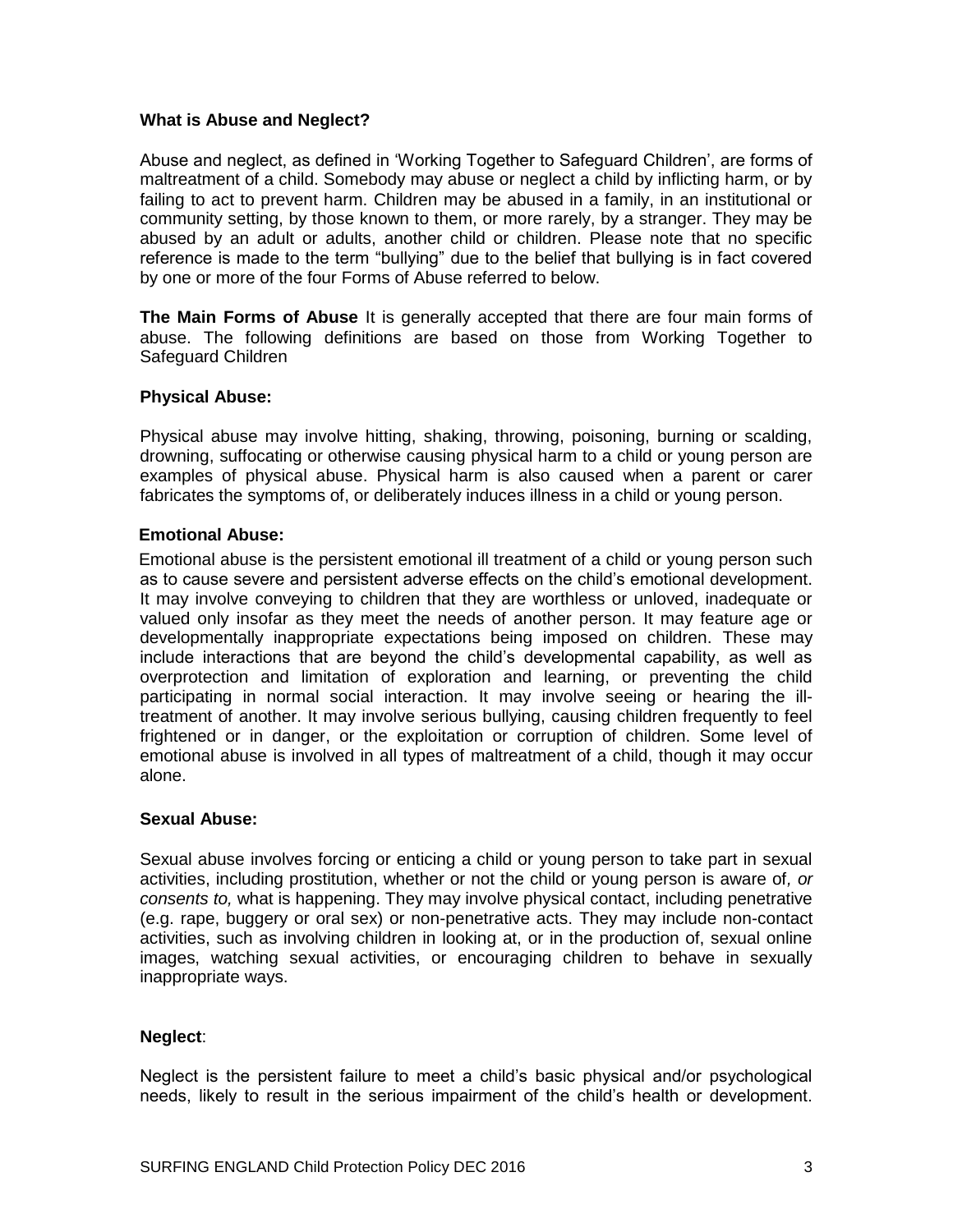Neglect may occur during pregnancy as a result of maternal substance abuse. Once a child is born, neglect may involve a parent or carer failing to:

- Provide adequate food, clothing and shelter (including exclusion from home or abandonment)
- Protect a child from physical and emotional harm or danger
- Ensure adequate supervision (including the use of inadequate care-givers)
- Ensure access to appropriate medical care or treatment

It may also include neglect of, or unresponsiveness to, a child's basic emotional needs.



## **Main Forms of Abuse**

It is accepted that in all forms of abuse there are elements of emotional abuse and that some children or young people are subjected to more than one form of abuse at any one time.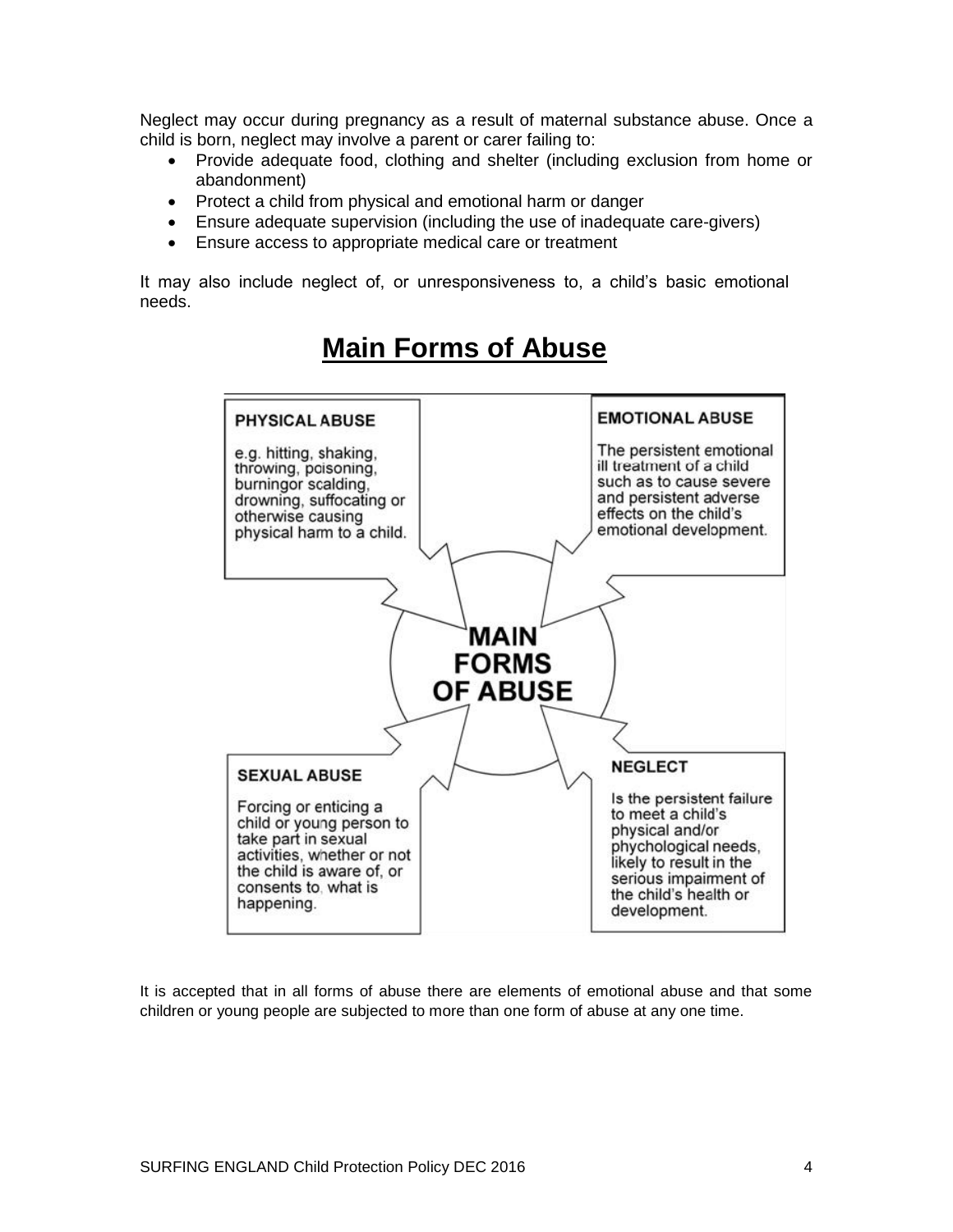# **SECTION TWO GUIDANCE**

### **Recognising Child Abuse**

Recognising child abuse is not easy. It is not the responsibility of Surfing England staff, Directors or volunteers to decide whether or not child abuse has taken place or if a child or young person is at significant risk. **However they do have a responsibility to act if they have a concern.** 

### **Signs and Indicators**

We recognise that every child and young person is unique and it is difficult to predict how their behaviour will change as a result of their experience of abuse. Listed below are some physical signs and behavioural indicators that may be commonly seen in children and young people who are abused, but remember, that they may only be an indication and not confirmation that abuse is taking place.

### **Important Rule**

It is important to remember that many children and young people will exhibit some of these signs and indicators at some time, and the presence of one or more should not be taken as proof that abuse is occurring.

There may well be other reasons for changes in behaviour such as death, or the birth of a new baby in the family, relationship problems between parents/carers etc.

The lists below are not exhaustive or definitive but are a guide.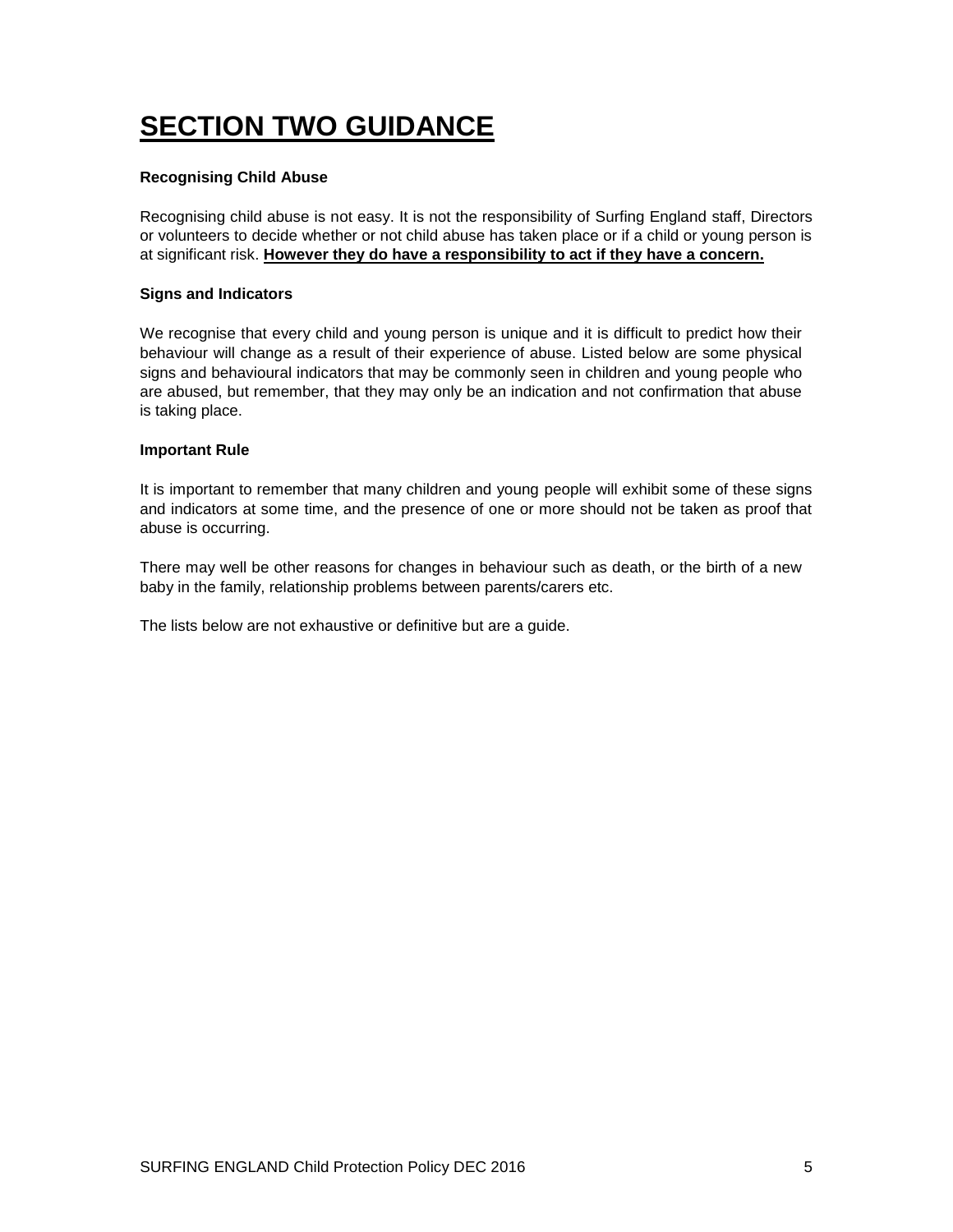| <b>PHYSICAL ABUSE</b>                                                                                                                                                                                                       |                                                                                                                                                                                                                                                                                                                                |  |  |  |
|-----------------------------------------------------------------------------------------------------------------------------------------------------------------------------------------------------------------------------|--------------------------------------------------------------------------------------------------------------------------------------------------------------------------------------------------------------------------------------------------------------------------------------------------------------------------------|--|--|--|
| <b>Physical Signs</b>                                                                                                                                                                                                       | <b>Behavioural Indicators</b>                                                                                                                                                                                                                                                                                                  |  |  |  |
| Unexplained bruising, marks or injuries on any<br>$\bullet$<br>part of the body<br>Bruises which reflect hand marks or fingertips<br>(from slapping or pinching)<br>Cigarette burns<br>Bite marks<br>Broken bones<br>Scalds | Fear of parents being approached for an<br>$\bullet$<br>explanation<br>Aggressive behaviour or severe temper<br>outbursts<br>Flinching when approached or touched<br>$\bullet$<br>Reluctance to get changed, for example<br>wearing long sleeves in hot weather<br>Depression<br>Withdrawn behaviour<br>Running away from home |  |  |  |

| <b>EMOTIONAL ABUSE</b>                                                                                                                   |                                                                                                                                                                                            |  |  |  |
|------------------------------------------------------------------------------------------------------------------------------------------|--------------------------------------------------------------------------------------------------------------------------------------------------------------------------------------------|--|--|--|
| <b>Physical signs</b>                                                                                                                    | <b>Behavioural Indicators</b>                                                                                                                                                              |  |  |  |
| A failure to thrive or grow<br>Sudden speech disorders<br>Developmental delay, either in terms of<br>٠<br>physical or emotional progress | Neurotic behaviour, eg hair twisting, rocking<br>Being unable to play<br>Fear of making mistakes<br>Self harm<br>Fear of parent being approached regarding<br>$\bullet$<br>their behaviour |  |  |  |

| <b>SEXUAL ABUSE</b>                                                                                                                                                                                                                                                         |                                                                                                                                                                                                                                                                                                                                                                                                                                                                                                                                                                      |  |  |  |
|-----------------------------------------------------------------------------------------------------------------------------------------------------------------------------------------------------------------------------------------------------------------------------|----------------------------------------------------------------------------------------------------------------------------------------------------------------------------------------------------------------------------------------------------------------------------------------------------------------------------------------------------------------------------------------------------------------------------------------------------------------------------------------------------------------------------------------------------------------------|--|--|--|
| <b>Physical Signs</b>                                                                                                                                                                                                                                                       | <b>Behavioural Indicators</b>                                                                                                                                                                                                                                                                                                                                                                                                                                                                                                                                        |  |  |  |
| Pain or itching in the genital/anal areas<br>$\bullet$<br>Bruising or bleeding near the genital/anal areas<br><b>Sexually Transmitted Infection</b><br>Vaginal discharge or infection<br>Stomach pains<br>$\bullet$<br>Discomfort when walking or sitting down<br>Pregnancy | Sudden or unexplained changes in behaviour<br>$\bullet$<br>e.g. becoming aggressive or withdrawn<br>Fear of being left with a specific person or<br>$\bullet$<br>group of people<br>Having nightmares<br>Running away from home<br>Sexual knowledge which is beyond their age<br>or developmental age<br>Sexual drawings or language<br>$\bullet$<br><b>Bedwetting</b><br>$\bullet$<br>Saying they have secrets they cannot tell<br>anyone<br>Self harm or mutilation, sometimes leading to<br>suicide attempts<br>Eating problems such as overeating or<br>anorexia |  |  |  |

| <b>NEGLECT</b>        |                               |  |  |
|-----------------------|-------------------------------|--|--|
| <b>Physical Signs</b> | <b>Behavioural Indicators</b> |  |  |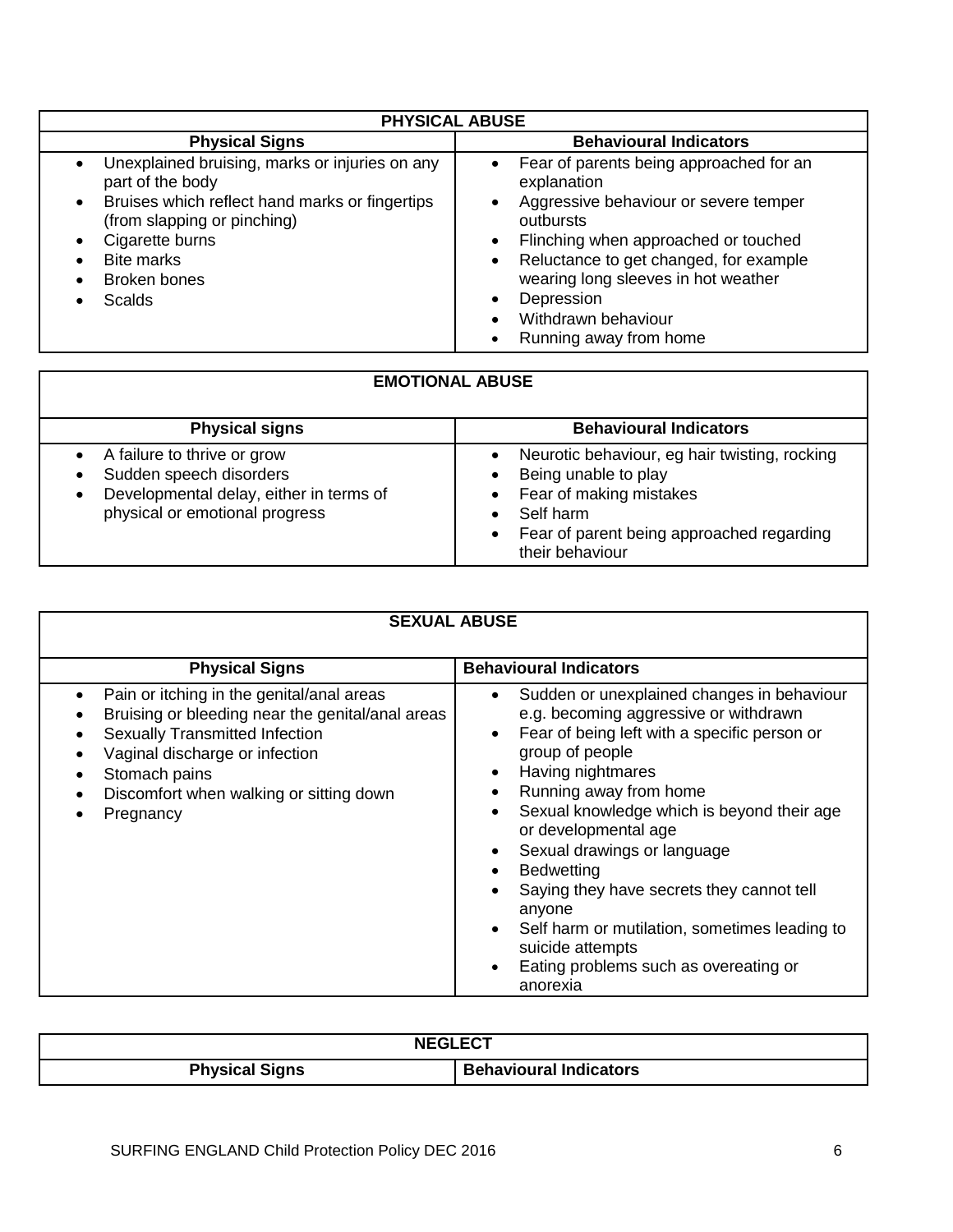- Constant hunger, sometimes stealing food from others
- Constantly dirty or 'smelly'
- Loss of weight, or being consistently underweight
- Inappropriate dress for the conditions
- Complaining of being tired all the time
- Not requesting medical assistance and /or failing to attend appointments
- Having few friends
- Mentioning their being left alone or unsupervised

## **Recording a Disclosure**

After the disclosure, record in writing on a Child Protection Incident Reporting Form all the details that you are aware of and what was said using the child or young person's own words, as soon as possible. In your record you should include:

- The date and time.
- The child's or young person's name, (and address and date of birth, if known)
- The nature of the allegation.
- A description of any visible injuries.
- Your observations e.g. a description of the child's or young person's behaviour and physical and emotional state.
- Exactly what the child or young person said and what you said. Record the child's or young person's account of what has happened as closely as possible.
- Any action you took as a result of your concerns e.g. who you spoke to and resulting actions.
- Include names, addresses and telephone numbers.
- Sign and date what you have recorded.

The information needs to be stored in accordance with relevant procedures, e.g. Data protection.

Report to and inform the designated Child Protection Officer. In a case where your designated Child Protection Officer may be involved directly contact Social Services and the Police as appropriate.

## **Good Practice for Staff, Directors and Volunteers**

### **The Care of Children and Young People**

It is possible to limit the situations where child and young people abuse may occur, by promoting good practice.

The following basic guidelines will help safeguard children and young people, staff, Directors and volunteers, Surfing England and other concerned organisations. The guidelines aim to promote positive practice and are examples of care while working with children and young people.

### **Good Practice**

 Always be publicly open when working with children and young people. Avoid situations where a member of staff, elected member or volunteer and an individual child or young person are alone unobserved.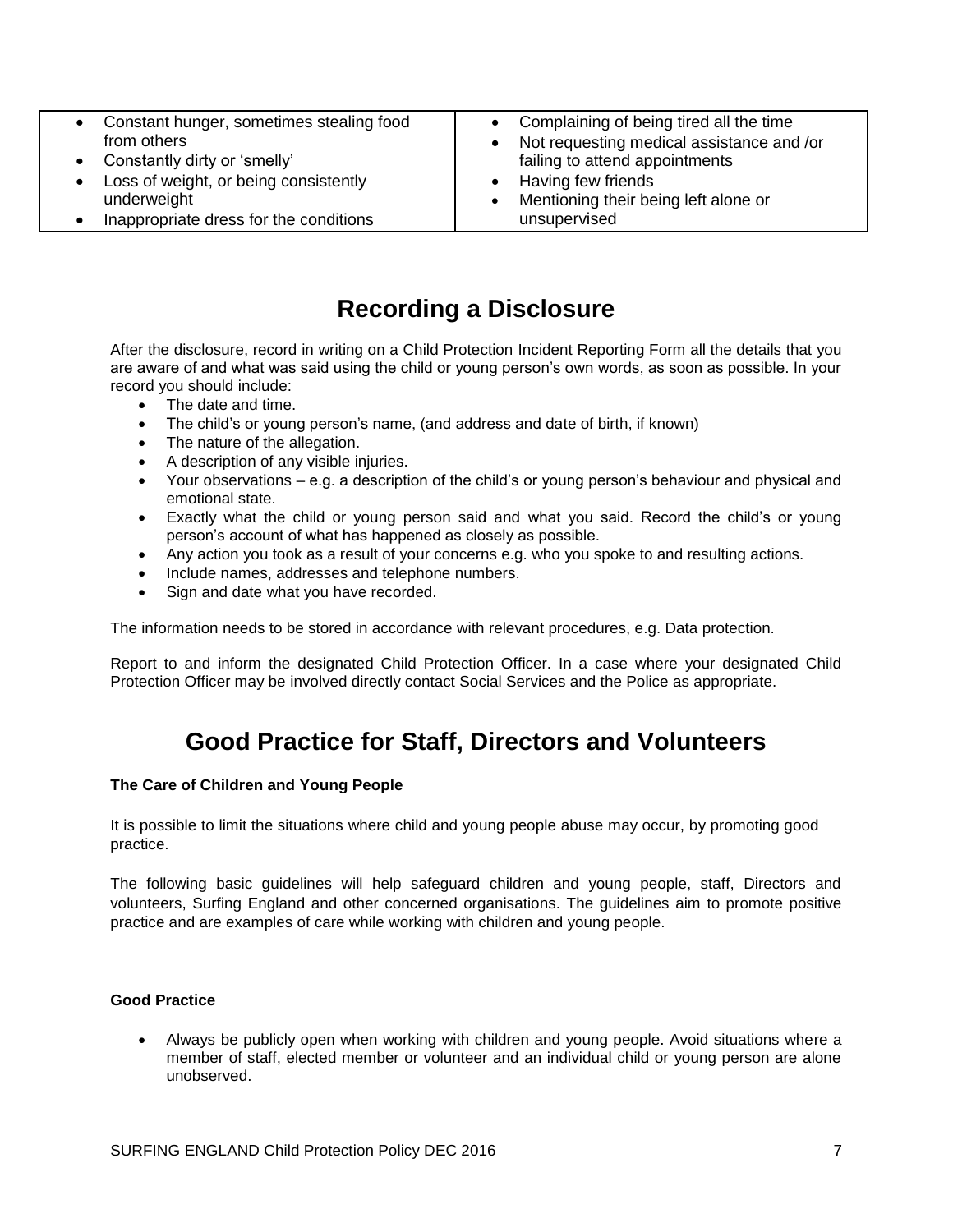- Children or young people should never be left unattended.
- Respect the child or young person and provide a safe and positive environment.
- If any form of physical contact is required it should be provided openly and according to appropriate guidelines, i.e. National Governing Body of Sport Guidelines
- If supervision in changing rooms or similar environment is required, ensure staff work in pairs and never enter opposite sex changing rooms.
- With mixed groups, supervision should be by a male and female member of staff, where possible.
- You must respect the rights, dignity and worth of every person and treat everyone equally within the context of the activity.
- You must place the well-being and safety of the child or young person above the development of performance.
- You must feel confident to report concerns or worries about other staff members, elected members or volunteers to the appropriate person in authority
- If a child or young person arrives at the activity or service showing any signs or symptoms that give you cause for concern you must act appropriately and follow the procedures.
- On a home visit do not enter a room or building if a child invites you in In this case ask the child to get their parent/adult who looks after them or rearrange the visit.

### **It is not good practice to:**

- Spend unreasonable amounts of time alone with children or young people away from others.
- Take children or young people alone on a car journey, however short
- Take children or young people to your home where they will be alone with you
- Arrange to meet children or young people outside an organised activity or service

If these situations are unavoidable, they should only occur with the full prior knowledge and consent of your line manager and the child or young person's parent/carer.

### **Staff, Directors and volunteers should never:**

- Engage in rough physical games including horseplay.
- Engage in sexually provocative games.
- Allow or engage in inappropriate touching of any form.
- Allow children or young people to use inappropriate language unchallenged, or use it yourself.
- Make sexually suggestive comments about or to child or young person, even in fun.
- Let any allegation a child or young person makes be ignored or go unrecorded.
- Do things of a personal nature for children and young people that they can do for themselves e.g. assist with changing. (NB. It may be necessary to do things of a personal nature for children or young people, particularly if they are very young or are disabled. These tasks should only be carried out with the full understanding and consent of the parents. In an emergency situation that requires this type of help, you should endeavour to have someone present and fully inform the parents as soon as it is reasonably possible. In such situations it is important that you ensure all staff etc are sensitive to the child or young person and undertake personal care tasks with the utmost discretion/)
- Share a room with a child or young person.
- Enter areas designated only for the opposite sex.